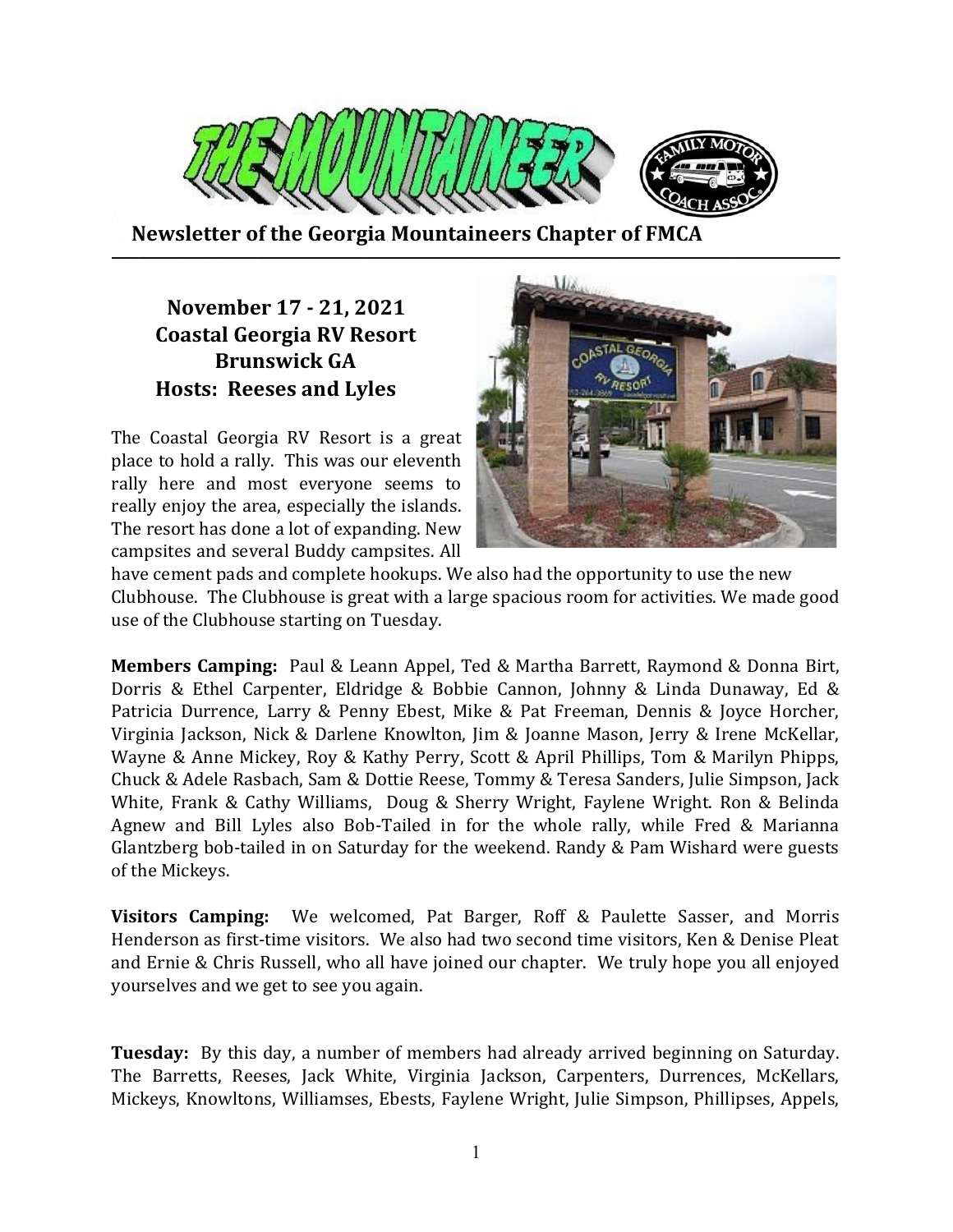Wrights, Birts, and visitor Morris Henderson, and Bill Lyles. Many of the local restaurants saw members claiming spots to dine, Marshside Grill, B & J's, Ole Country Buffet. Fire & games were enjoyed by several. Several members came in late being held up on I-95 for an accident.

Wednesday: We saw the arrival of the other members; We had our Meet and Greet at the Pavilion at 2:00pm. Ted opened with a welcome to all visitors & had each to tell a little about themselves. Dottie Reese discussed the agenda for the Rally & an activity signup sheet was passed around. Everyone that planned to go on the Dolphin Boat Tour excursion paid for the trip. Bill was terribly busy collecting rally fees, plus it is time to pay our annual dues. Business taken care of; it was off to Ole Times Country Buffet. Most enjoyed full plates and several trips back to the bar. Stomachs full everyone headed back to the Resort for an evening playing cards and banter. A fire was built in the fireplace for members to enjoy.

Thursday: The day was very pleasant and most stayed close anticipating the Dolphin Boat Tour in the afternoon. 48 people found themselves headed to the Wharf on Jekyll Island for an hour and a half boat ride leaving the Wharf at 2:00pm. The Captain of the Boat gave a very good narration of the area as well as the habits of the Dolphins. Believe it or not, the dolphins even participated in the tour, with all that wanted given an opportunity to get some good pictures. It was a slightly breezy boat ride, but it was enjoyed by all. Dinner was on your own with all going to several of the local seafood establishments, of course, what else would you eat here!! Back to the campground and more games. Our fire was burning in the fireplace and friends were enjoying.

Friday: The day started out breezy, but sunny & cool. An Executive Board meeting was held briefly at 10:00am. Most of the girls headed to the Pavilion for a craft class with Donna Birt at 11:00. Donna Birt had a holiday craft planned for the ladies. They made snowmen crafted from POM bottles. Not sure how Raymond got all this liquid down, but understand it took him a year to get it done. Great job, Donna. Dinner was at Zachary's Restaurant just out from the campground. A group of about 50 members enjoyed a variety of foods. Then back to camp for games and fire.

Saturday: We had our November Business meeting in the morning. At this meeting, our new officers were elected & installed for 2022. They are as follows: President: Ted Barrett 1st Vice President: Wayne Mickey 2nd Vice President/Wagon Master: Fred Glantzberg Treasurer: Bill Lyles Secretary: Julie Simpson Newsletter Editor: Bill Lyles National Director: Betty Duncan Alternate National Director: Raymond Birt

These were reappointed to their positions;